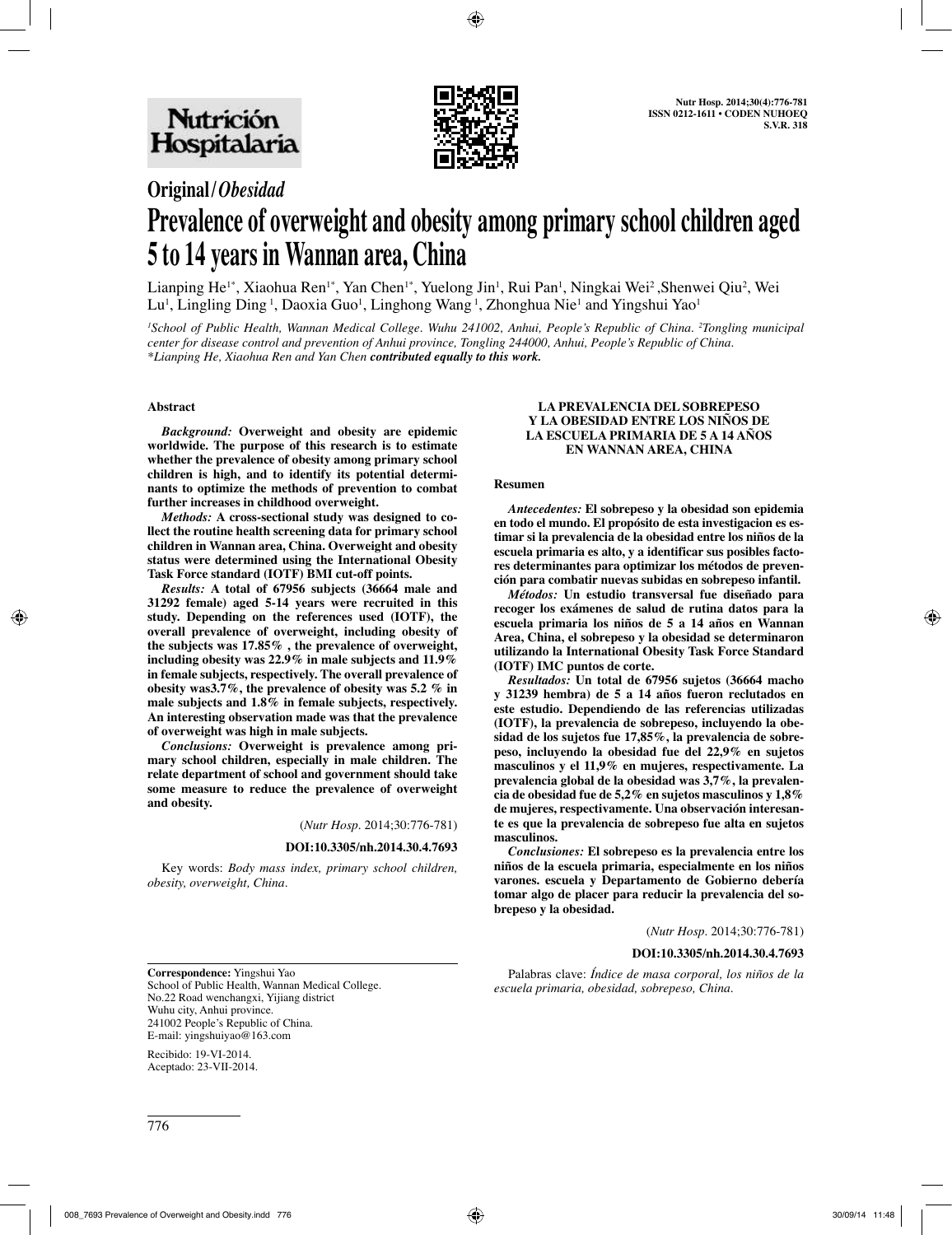# **Introduction**

In recent decades, the prevalence of obesity risen steeply worldwide<sup>1, 2</sup>, Obesity is associated with significant co morbidities and health problems such as breast cancer<sup>3</sup>, asthma<sup>4, 5</sup>, diabetes mellitus<sup>6, 7</sup>, hypertension<sup>8</sup>, coronary artery disease<sup>9</sup>, attention deficit hyperactivity disorder<sup>10</sup>and occupational injuries<sup>11, 12,</sup> 13. Previous study showed that the prevalence of obesity in Chinese children and adolescents was considered to be still relatively low<sup>14</sup>, meanwhile, rapid increasing of both obesity and overweight, in both urban and rural areas would arouse special attention<sup>15</sup>.

Increasing number of study reported that a high prevalence of obesity and overweight in developing countries undergoing nutritional transition<sup>16-18</sup>. These are also a major emerging public health problem in China19,the prevalence of overweight among Chinese students is increasing<sup>20, 21</sup> and high<sup>22</sup>. However, there are lack of the data on prevalence of overweight and obesity among primary school children in Wannan area, China.

In this study, the International Obesity Task Force standard (IOTF) body mass index cut-off points established for children was used to assess the prevalence of overweight and obesity among primary school children in Wannan area, Anhui province, China.

# **Methods**

#### *Subjects and Methods*

# *Participants*

A population-based cross-sectional study was conducted among primary school children for routine health screening in 2013 from Wannan area,China. The area is located in the south of Yangtze River in Anhui Province, which have an area of about 36500 square kilometers and a population of about 9970000. Including Wuhu, Ma'anshan, Tongling, Xuancheng, Chizhou and Huangshan city. By stratified random sampling, a total of 67956 subjects (36664 male and 31292 female) from urban area aged 5-14 years were recruited in this study. All subjects agreed to provide their personal information regarding the purpose and the procedures of our study, and written informed consent. This study was approved by local ethics committee.

# *Anthropometric measurements*

Height and weight was measured by trained staffs and nurse .Height was measured to the nearest 0.1cm with a standard stadiometer following study protocols, and weight in kilograms was measured in light clothing to the nearest 0.1kg on an electronic scales. All anthropometric data were collected by trained staff and supervised by the school nurse. BMI was computed using the following standard equation: BMI=Weight in kg/height squared in meter.

# **Definitions**

Overweight and obesity were defined using the International Obesity Task Force standard (IOTF) body mass index cut-off points established for children <sup>23</sup>. These cut-off points are based on health related adult definitions of overweight  $(\geq 25 \text{ kg/m}^2)$  and obesity  $(\geq 30 \text{ kg/m}^2)$  but are adjusted to specific age and sex categories for children  $23$ .

# **Ethical consideration**

All respondents agreed to take part in this study. According to local and international guidelines on ethics considerations in research involving human participants, this study was approved by local ethics committee.

# **Statistical analysis**

Excel software was performed to describe the prevalence of overweight/obesity among primary school children. A line graph was draw for the prevalence of overweight and obesity among children by age.

# **Results**

In this study A total of 67956 subjects (36664 male and 31292 female) aged 5-14 years were recruited in this study. The mean values  $(\pm SD)$  of weight, height, and calculated BMI are shown in table I. The prevalence of overweight and obesity for primary school children are shown in table II. Depending on the references used (IOTF), the overall prevalence of overweight, including obesity of the subjects was 17.85% , the prevalence of overweight, including obesity was 22.9% in male subjects and 11.9% in female subjects, respectively. The overall prevalence of obesity was3.7%, the prevalence of obesity was 5.2 % in male subjects and 1.8% in female subjects, respectively. As showed in table III. An interesting observation made was that the prevalence of overweight was high in male subjects  $(fig. I)$ .

# **Discussion**

In the present study, we use the IOTF body mass index cut-off points to evaluate the prevalence of the overweight and obesity. The results revealed that the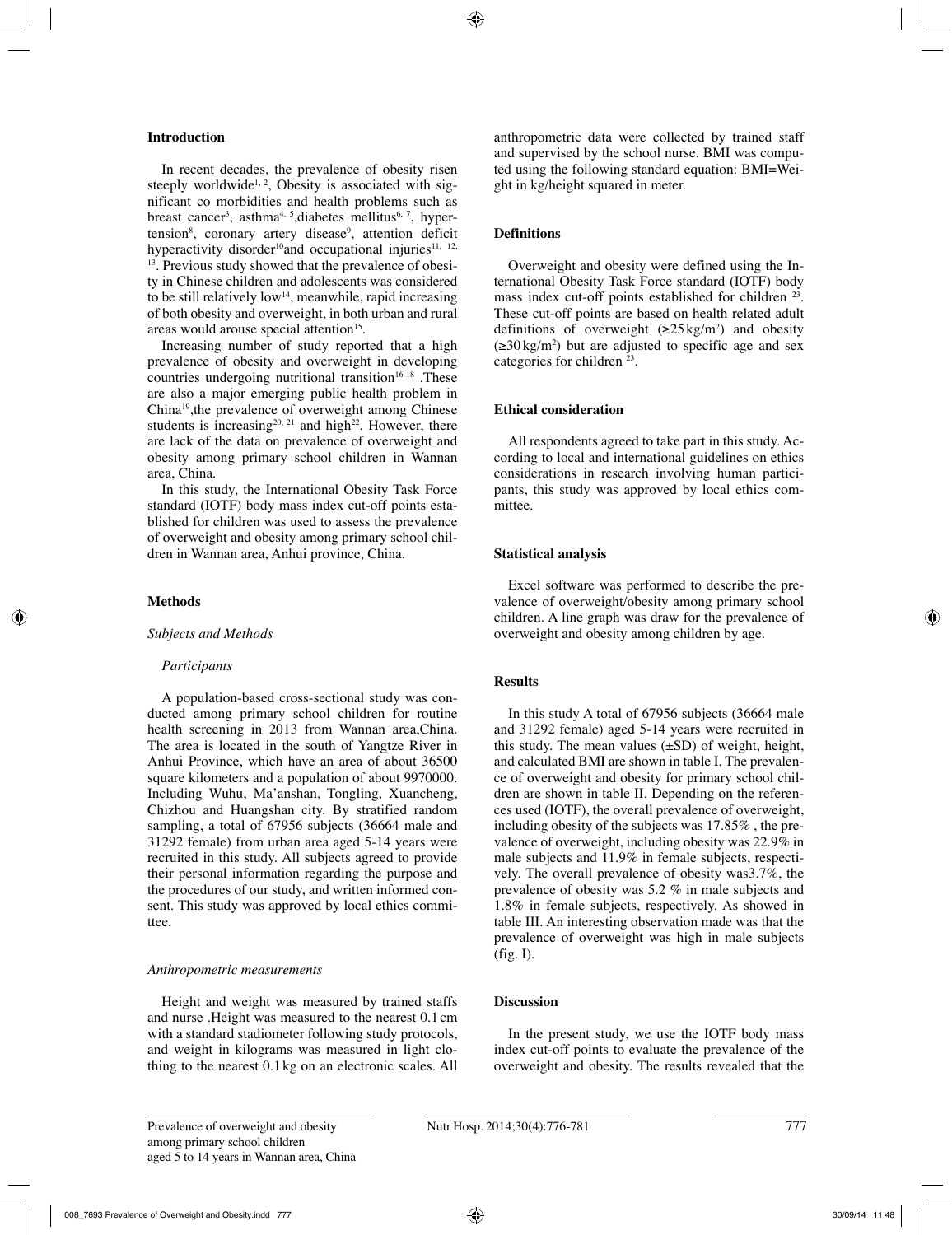|            | Mean $(\pm SD)$ of height, weight and BMI of children by age |                  |       |                   |                  |        |                   |                  |       |                   |
|------------|--------------------------------------------------------------|------------------|-------|-------------------|------------------|--------|-------------------|------------------|-------|-------------------|
|            | Age                                                          |                  | Male  |                   |                  | Female |                   |                  | Total |                   |
|            | (years)                                                      | $\boldsymbol{n}$ | Mean  | Std.<br>Deviation | $\boldsymbol{n}$ | Mean   | Std.<br>Deviation | $\boldsymbol{n}$ | Mean  | Std.<br>Deviation |
| <b>BMI</b> | 5                                                            | 13               | 16.06 | 3.41              | 34               | 15.61  | 1.73              | 47               | 15.73 | 2.28              |
|            | 6                                                            | 3116             | 16.12 | 2.27              | 3082             | 15.46  | 2.30              | 6198             | 15.79 | 2.31              |
|            | 7                                                            | 5561             | 16.33 | 2.36              | 4855             | 15.61  | 2.24              | 10416            | 15.99 | 2.33              |
|            | 8                                                            | 5855             | 16.82 | 2.72              | 4901             | 15.90  | 2.31              | 10756            | 16.40 | 2.58              |
|            | $\mathbf{9}$                                                 | 6111             | 17.42 | 2.92              | 5317             | 16.33  | 2.39              | 11428            | 16.91 | 2.74              |
|            | $10\,$                                                       | 6267             | 17.97 | 3.11              | 5443             | 16.84  | 2.50              | 11710            | 17.45 | 2.90              |
|            | $11\,$                                                       | 6571             | 18.63 | 3.35              | 5489             | 17.61  | 2.70              | 12060            | 18.17 | 3.11              |
|            | 12                                                           | 2934             | 18.74 | 3.35              | 2021             | 18.08  | 2.82              | 4955             | 18.47 | 3.16              |
|            | 13                                                           | 204              | 18.13 | 3.28              | 125              | 18.18  | 2.73              | 329              | 18.15 | 3.08              |
|            | 14                                                           | $32\,$           | 18.66 | 2.59              | 25               | 19.08  | 3.12              | 57               | 18.85 | 2.81              |
|            | Total                                                        | 36664            | 17.47 | 3.06              | 31292            | 16.50  | 2.60              | 67956            | 17.02 | 2.90              |
| Height(m)  | $\mathfrak s$                                                | 13               | 1.24  | 0.12              | 34               | 1.18   | 0.05              | 47               | 1.20  | $0.08\,$          |
|            | $\sqrt{6}$                                                   | 3116             | 1.22  | 0.05              | 3082             | 1.21   | 0.05              | 6198             | 1.22  | 0.05              |
|            | 7                                                            | 5561             | 1.27  | 0.06              | 4855             | 1.25   | 0.05              | 10416            | 1.26  | 0.06              |
|            | $\bf 8$                                                      | 5855             | 1.32  | 0.06              | 4901             | 1.31   | $0.06\,$          | 10756            | 1.32  | $0.06\,$          |
|            | $\mathbf{9}$                                                 | 6111             | 1.37  | .06               | 5317             | 1.36   | 0.06              | 11428            | 1.37  | 0.06              |
|            | $10\,$                                                       | 6267             | 1.42  | 0.06              | 5443             | 1.43   | 0.07              | 11710            | 1.43  | $0.07\,$          |
|            | $11\,$                                                       | 6571             | 1.48  | 0.07              | 5489             | 1.49   | 0.07              | 12060            | 1.49  | $0.07\,$          |
|            | 12                                                           | 2934             | 1.52  | $0.08\,$          | 2021             | 1.53   | 0.06              | 4955             | 1.53  | 0.07              |
|            | 13                                                           | 204              | 1.55  | $0.08\,$          | 125              | 1.53   | 0.06              | 329              | 1.54  | $0.07\,$          |
|            | 14                                                           | 32               | 1.58  | 0.08              | $25\,$           | 1.53   | 0.07              | 57               | 1.56  | $0.08\,$          |
|            | Total                                                        | 36664            | 1.38  | 0.11              | 31292            | 1.37   | 0.12              | 67956            | 1.37  | 0.12              |
| Weight(kg) | $\mathfrak s$                                                | 13               | 25.38 | 11.05             | 34               | 21.85  | 3.23              | 47               | 22.83 | 6.47              |
|            | $\sqrt{6}$                                                   | 3116             | 24.26 | 4.60              | 3082             | 22.59  | 4.16              | 6198             | 23.43 | 4.46              |
|            | 7                                                            | 5561             | 26.38 | 5.26              | 4855             | 24.61  | 4.51              | 10416            | 25.56 | 5.00              |
|            | 8                                                            | 5855             | 29.58 | 6.36              | 4901             | 27.32  | 5.20              | 10756            | 28.55 | 5.96              |
|            | $\boldsymbol{9}$                                             | 6111             | 33.11 | 7.45              | 5317             | 30.58  | 6.05              | 11428            | 31.93 | 6.95              |
|            | 10                                                           | 6267             | 36.76 | 8.51              | 5443             | 34.59  | 7.16              | 11710            | 35.75 | 7.98              |
|            | $11\,$                                                       | 6571             | 41.24 | 9.79              | 5489             | 39.57  | 8.11              | 12060            | 40.48 | 9.10              |
|            | 12                                                           | 2934             | 43.88 | 10.30             | 2021             | 42.42  | 8.29              | 4955             | 43.29 | 9.56              |
|            | 13                                                           | 204              | 43.85 | 9.89              | 125              | 42.51  | 7.56              | 329              | 43.34 | 9.08              |
|            | 14                                                           | 32               | 47.33 | 10.06             | 25               | 45.05  | 8.44              | 57               | 46.33 | 9.37              |
|            | Total                                                        | 36664            | 33.79 | 9.98              | 31292            | 31.45  | 8.95              | 67956            | 32.71 | 9.59              |

**Table I**

overall prevalence of overweight, including obesity of the subjects was 17.85%, the prevalence of overweight, including obesity was 22.9% in male subjects and 11.9% in female subjects, respectively. However, the prevalence of overweight and obesity was lower than that of previous study<sup>14</sup>. An interesting observation made was that the prevalence of overweight was high in male subjects, which is similar to the other research<sup>24</sup>. The cut-off points of BMI for overweight is varying from different standard .We should explore a more suitable standard in future study, for example, World Health Organization growth standard.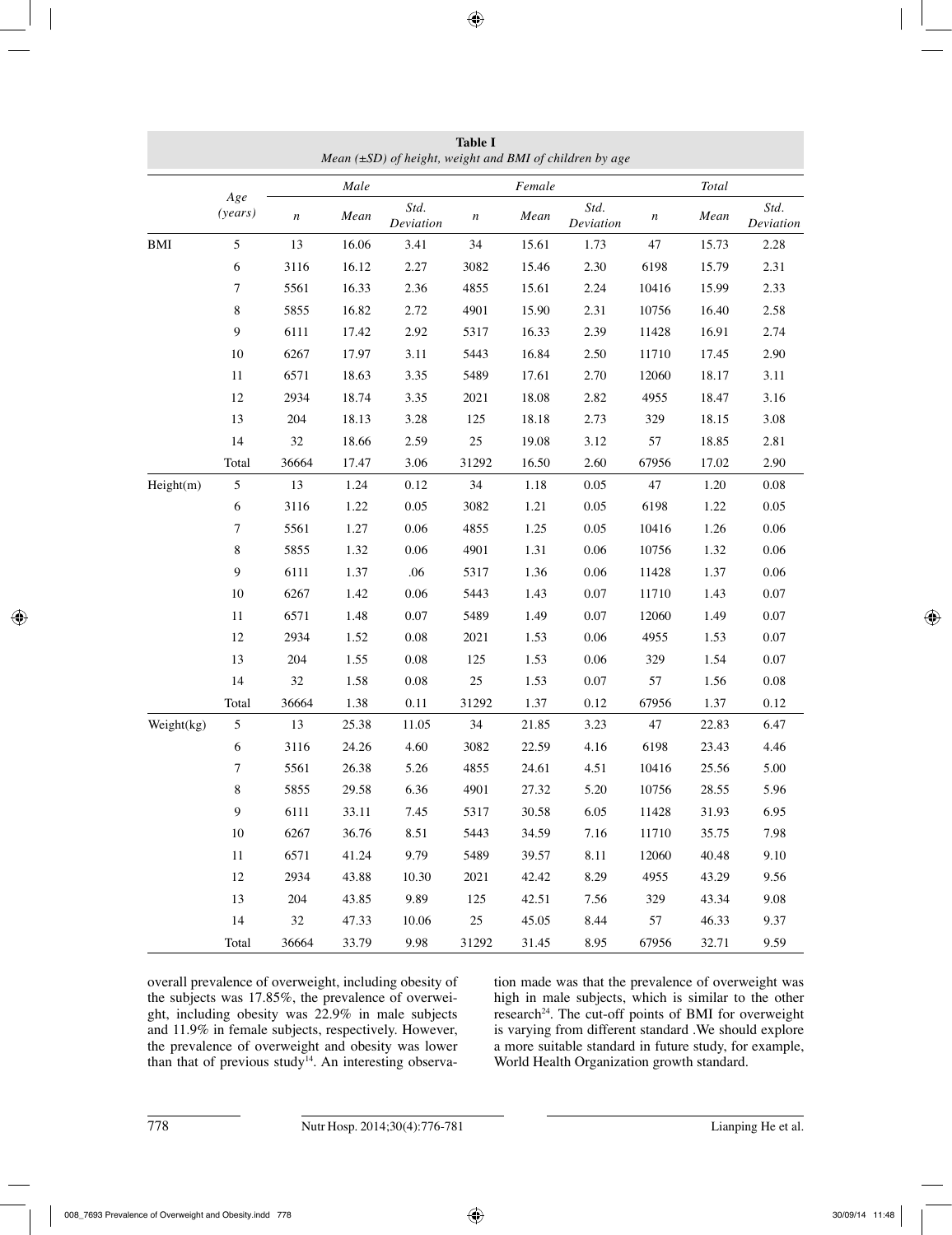



Previous study documented that girls in urban areas had higher prevalence of overweight and obesity than girls in rural settings. Among the boys, similar but less marked trends were found, except that the rural boys tended to be more overweight on average than their peers in urban area<sup>25</sup>. Our result showed that the overweight and obesity are more prevalent in boys, the possible maybe that the parents may have more attention on nutrition of boys than that of girls.

Recent evidence suggests that the nutrition transition is accelerating and the outcome of this trend is a rapid increase in hypertension<sup>26</sup> and chronic diseases<sup>27</sup>. Lifestyle transition and socio-economic improvement have contributed enormously to the escalating problem in developing countries<sup>28</sup>. Especially, lifestyle<sup>29</sup> and food variety<sup>30</sup> may have an influence on obesity. Lack of health education and less physical training to primary school children may also be linked to its high prevalence. There are some limitations in our present study, lacking the data of type of feeding, characteristics of families and physical activity; we should collect more information in future study.

# **Conclusions**

Overweight is prevalence among primary school children, especially in male children. the school and government department should take some pleasure to reduce the prevalence of overweight and obesity.

| Age<br>(years) |               | Male                                     |             | Female      |                                   |              |  |
|----------------|---------------|------------------------------------------|-------------|-------------|-----------------------------------|--------------|--|
|                | <b>Normal</b> | Overweight<br><i>(including obesity)</i> | Total       | Normal      | Overweight<br>(including obesity) | Total        |  |
| 5              | 9(69.2)       | 4(30.8)                                  | 13(100.0)   | 31(91.2)    | 3(8.8)                            | 34(100.0)    |  |
| 6              | 2519(80.8)    | 597(19.2)                                | 3116(100.0) | 2710(88.7)  | 345(11.3)                         | 3055(100.0)  |  |
| 7              | 4439(79.8)    | 1122(20.2)                               | 5561(100.0) | 4263(87.8)  | 592(12.2)                         | 4855(100.0)  |  |
| 8              | 4542(77.6)    | 1313(22.4)                               | 5855(100.0) | 4305(87.8)  | 596(12.2)                         | 4901(100.0)  |  |
| 9              | 4569(74.8)    | 1542(25.2)                               | 6111(100.0) | 4687(88.2)  | 630(11.8)                         | 5317(100.0)  |  |
| 10             | 4719(75.3)    | 1548(24.7)                               | 6267(100.0) | 4795(88.1)  | 648(11.9)                         | 5443(100.0)  |  |
| 11             | 4934(75.1)    | 1637(24.9)                               | 6571(100.0) | 4818(87.8)  | 671(12.2)                         | 5489(100.0)  |  |
| 12             | 2322(79.1)    | 612(20.9)                                | 2934(100.0) | 1787(88.4)  | 234(11.6)                         | 2021(100.0)  |  |
| 13             | 183(89.7)     | 21(10.3)                                 | 204(100.0)  | 117(93.6)   | 8(6.4)                            | 125(100.0)   |  |
| 14             | 28(87.5)      | 4(12.5)                                  | 32(100.0)   | 23(92.0)    | 2(8.0)                            | 25(100.0)    |  |
| Total          | 28264(77.1)   | 8400(22.9)                               | 36664(100)  | 27536(88.1) | 3729(11.9)                        | 31265(100.0) |  |

**Table II** *The prevalence of overweight for children according to age*

Note: Values are absolute numbers (percent)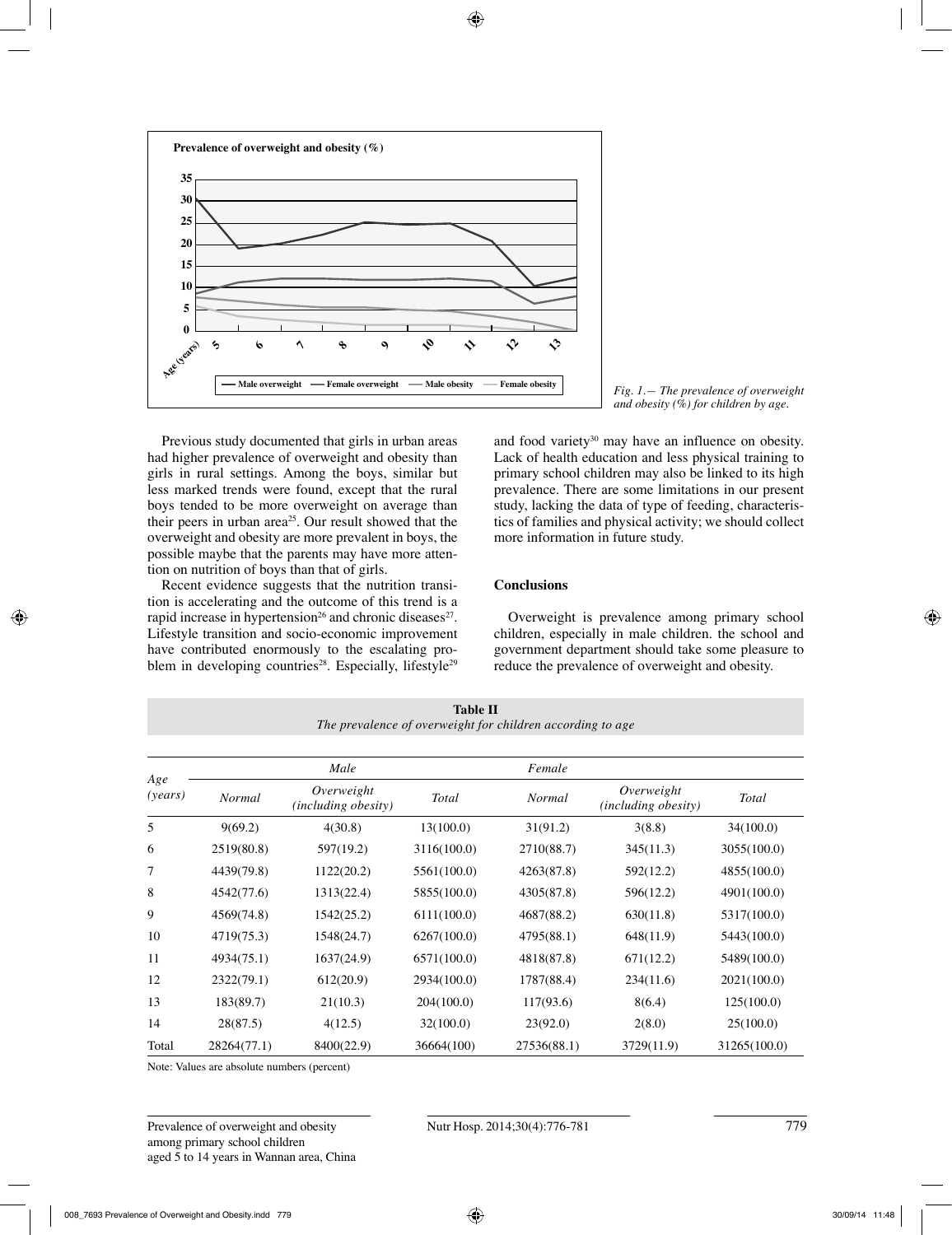| <b>Table III</b><br>The prevalence of obesity for children according to age |             |           |              |             |          |              |  |
|-----------------------------------------------------------------------------|-------------|-----------|--------------|-------------|----------|--------------|--|
| Age(years)                                                                  |             | Male      |              | Female      |          |              |  |
|                                                                             | No-obesity  | obesity   | <b>Total</b> | No-obesity  | obesity  | Total        |  |
| 5                                                                           | 12(92.3)    | 1(7.7)    | 13(100.0)    | 32(94.1)    | 2(5.9)   | 34(100.0)    |  |
| 6                                                                           | 2903(93.2)  | 213(6.8)  | 3116(100.0)  | 2974(96.5)  | 108(3.5) | 3082(100.0)  |  |
| 7                                                                           | 5225(94.0)  | 336(6.0)  | 5561(100.0)  | 4736(97.5)  | 119(2.5) | 4855(100.0)  |  |
| 8                                                                           | 5535(94.5)  | 320(5.5)  | 5855(100.0)  | 4804(98.0)  | 97(2.0)  | 4901(100.0)  |  |
| 9                                                                           | 5784(94.6)  | 327(5.4)  | 6111(100.0)  | 5242(98.6)  | 75(1.4)  | 5317(100.0)  |  |
| 10                                                                          | 5962(95.1)  | 305(4.9)  | 6267(100.0)  | 5364(98.5)  | 79(1.5)  | 5443(100.0)  |  |
| 11                                                                          | 6262(95.3)  | 309(4.7)  | 6571(100.0)  | 5413(98.6)  | 76(1.4)  | 5489(100.0)  |  |
| 12                                                                          | 2835(96.6)  | 99(3.4)   | 2934(100.0)  | 2001(99.0)  | 20(1.0)  | 2021(100.0)  |  |
| 13                                                                          | 200(98.0)   | 4(2.0)    | 204(100.0)   | 125(100.0)  | 0(0.0)   | 125(100.0)   |  |
| 14                                                                          | 32(100.0)   | 0(0.0)    | 32(100.0)    | 25(100.0)   | 0(0.0)   | 25(100.0)    |  |
| Total                                                                       | 34750(94.8) | 1914(5.2) | 36664(100)   | 30716(98.2) | 576(1.8) | 31292(100.0) |  |

Note: Values are absolute numbers (percent)

#### **Acknowledgments**

This research was supported by the National Natural Science Foundation of China (81072367), the Wannan Medical College Youth Fund (WKS201305), the Key Projects Universities of young talents Fund of Anhui provincial (2013SQRL056ZD), the Anhui Provincial Natural Science Foundation (090413126 and 1308085MH135), Provincial Natural Science Research Project of Anhui Colleges (KJ2014A265) and Wannan Medical key scientific research projects Engagement Fund (WK2013Z01 and WK2014Z05).

# **Conflict of Interest**

None declared

# **Reference**

- 1. Wang Y, Lobstein T: Worldwide trends in childhood overweight and obesity. *Int J Pediatr Obes* 2006, 1(1):11-25.
- 2. Masuet-Aumatell C, Ramon-Torrell JM, Banque-Navarro M, Davalos-Gamboa Mdel R, Montano-Rodriguez SL: [Prevalence of overweight and obesity in children and adolescents from Cochabamba (Bolivia); a cross-sectional study]. *Nutr Hosp* 2013, 28(6):1884-91.
- 3. Petekkaya I, Sahin U, Gezgen G, Solak M, Yuce D, Dizdar O *et al*: Association of breast cancer subtypes and body mass index. *Tumori* 2013, 99(2):129-33.
- 4. Jensen ME, Wood LG, Gibson PG: Obesity and childhood asthma - mechanisms and manifestations. *Curr Opin Allergy Clin Immunol* 2012, 12(2):186-92.
- 5. Fedele DA, Janicke DM, Lim CS, Abu-Hasan M: An examination of comorbid asthma and obesity: assessing differences in physical activity, sleep duration, health-related quality of life and parental distress. *J Asthma* 2014, 51(3):275-81.
- 6. Das P, Bhattacharjee D, Bandyopadhyay SK, Bhattacharya G, Singh R: Association of obesity and leptin with insulin resistance in type 2 diabetes mellitus in Indian population. *Indian J Physiol Pharmacol* 2013, 57(1):45-50.
- 7. o Hartaigh B, Jiang CQ, Bosch JA, Zhang WS, Cheng KK, Lam TH *et al*: Independent and combined associations of abdominal obesity and seated resting heart rate with type 2 diabetes among older Chinese: the Guangzhou Biobank Cohort Study. *Diabetes Metab Res Rev* 2011, 27(3):298-306.
- 8. Rodilla E, Costa JA, Martin J, Gonzalez C, Pascual JM, Redon J: Impact of abdominal obesity and ambulatory blood pressure in the diagnosis of left ventricular hypertrophy in never treated hypertensives. *Med Clin (Barc)* 2014, 142(6):235-42.
- 9. Bechlioulis A, Vakalis K, Naka KK, Bourantas CV, Papamichael ND, Kotsia A *et al*: Paradoxical protective effect of central obesity in patients with suspected stable coronary artery disease. *Obesity (Silver Spring)* 2013, 21(3):E314-21.
- 10. Yang R, Mao S, Zhang S, Li R, Zhao Z: Prevalence of obesity and overweight among Chinese children with attention deficit hyperactivity disorder: a survey in Zhejiang Province, China. *BMC Psychiatry* 2013, 13:133.
- 11. Kouvonen A, Kivimaki M, Oksanen T, Pentti J, De Vogli R, Virtanen M *et al*: Obesity and occupational injury: a prospective cohort study of 69,515 public sector employees. *PLoS One* 2013, 8(10):e77178.
- 12. Richmond SA, Fukuchi RK, Ezzat A, Schneider K, Schneider G, Emery CA: Are joint injury, sport activity, physical activity, obesity, or occupational activities predictors for osteoarthritis? A systematic review. *J Orthop Sports Phys Ther* 2013, 43(8):515-B19.
- 13. Lin TC, Verma SK, Courtney TK: Does obesity contribute to non-fatal occupational injury? Evidence from the National Longitudinal Survey of Youth. *Scand J Work Environ Health* 2013, 39(3):268-75.
- 14. Ji CY, Sun JL: [Analyses of the epidemiological status of overweight and obesity in Chinese students and the prevalence changes in recent 15 years]. *Beijing Da Xue Xue Bao* 2004, 36(2):194-7.
- 15. Ji CY, Sun JL, Chen TJ: [Dynamic analysis on the prevalence of obesity and overweight school-age children and adolescents in recent 15 years in China]. *Zhonghua Liu Xing Bing Xue Za Zhi*  2004, 25(2):103-8.
- 16. Cheong SM, Kandiah M, Chinna K, Chan YM, Saad HA: Prevalence of obesity and factors associated with it in a worksite setting in Malaysia. *J Community Health* 2010, 35(6):698-705.